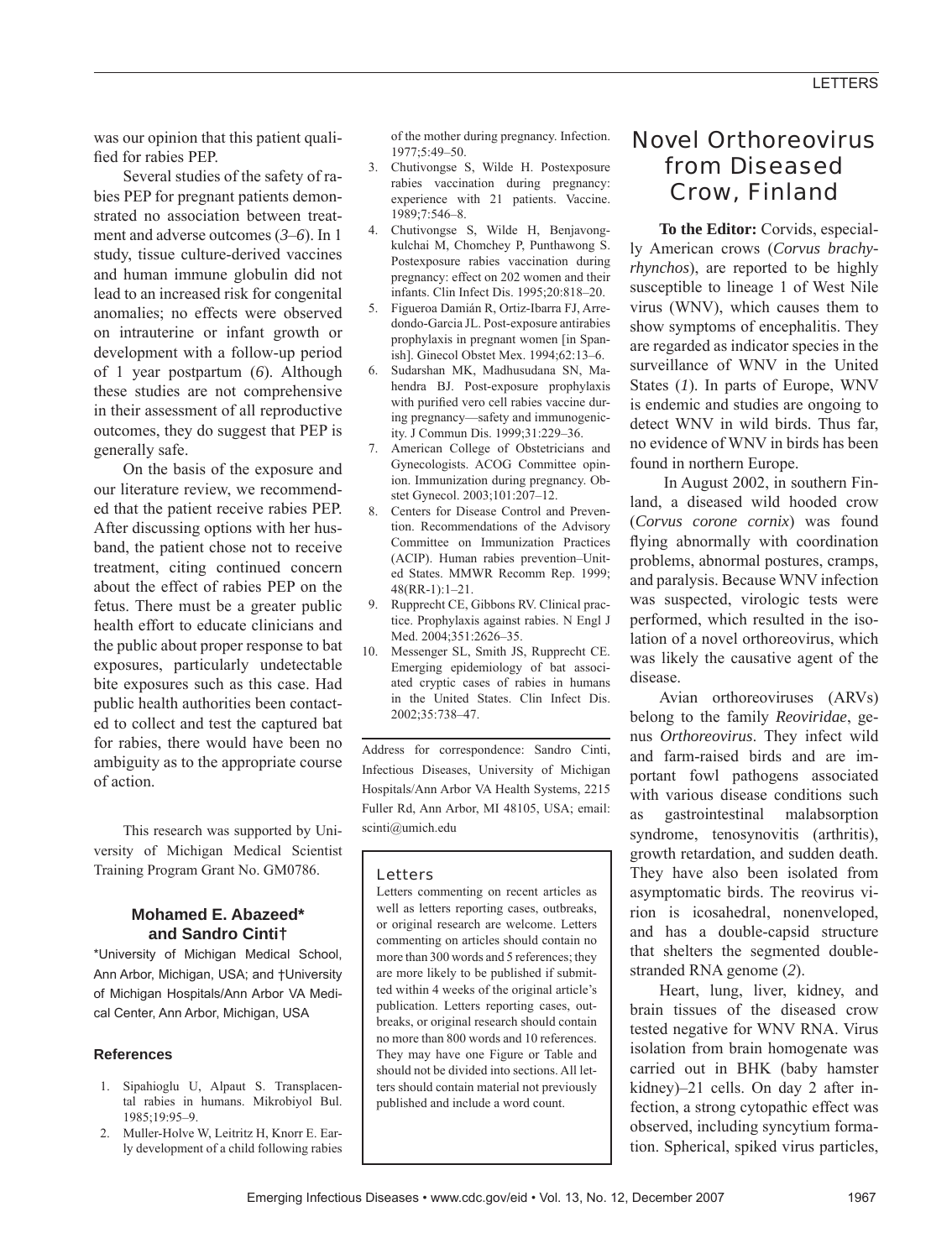#### LETTERS

consistent with those of members of the family *Reoviridae,* were observed by electron microscopy. The diameter of the particles was slightly smaller  $(\approx 70 \text{ nm})$  than that reported for ARV (85 nm) (*3*). Members of the genus *Orthoreovirus* differ in their host reservoir and capability of syncytium formation; most avian orthoreoviruses are fusogenic and fail to agglutinate erythrocytes, unlike the mammalian reoviruses (*4*). The isolate, designated as Tvärminne avian virus (TVAV), failed to hemagglutinate chicken, goose, or human O erythrocytes.

Members of the genus *Orthoreovirus* have a genome consisting of 10 dsRNA segments in 3 size classes, large  $(L1-3)$ , medium  $(M1-3)$ , and small (S1–4). The RNA was extracted from TVAV-infected BHK-21 cells with TriPure isolation reagent (Roche Diagnostics, GmbH, Mannheim, Germany). Ten double-stranded RNA genome segments were separated by electrophoresis, showing a pattern typical of ARV with the S1 segment migrating between S- and M-segment classes (*5*). The S1 segment encodes the orthoreovirus type-specific antigen,  $\sigma$ C protein, which is the minor outer-capsid protein, a spiked structure mediating cell attachment.

For phylogenetic analyses, the partial  $\sigma C$  gene was amplified by reverse transcription–PCR with avian reovirus–specific primers (6). The obtained sequence (GenBank accession no. DQ470139) was aligned with 25 published orthoreovirus sequences. The phylogenetic tree was constructed by using the maximum likelihood method, with general-time reversible model of substitution determined by Modeltest using PAUP\* (*7*). The analyses showed that TVAV did not group with avian or mammalian orthoreoviruses but formed a separate clade (Figure). In further analysis, no evidence for recombination events was found. The nucleotide sequence homology of the  $\sigma$ C gene was <50%, and amino acid homology was <40%, when compared with previously described orthoreovirus strains. Additionally, a partial M3 segment was sequenced (GenBank accession no. EU053426) that also showed low  $( $40\%$ )$  amino acid homology and genetic relation to other orthoreoviruses, which supports the result obtained from the  $\sigma$ C gene.

To our knowledge, no sequences of ARV isolates have been previously available from northern Europe. The TVAV isolate described differs clearly from other known ARV strains and could be considered a candidate for a new species in the genus *Orthoreovirus*. ARVs are not generally associated with encephalitic disease, in contrast to reoviruses that infect mice, baboons, and snakes (*8*,*9*). Systemic infection with ARV could cause viremia also in the brain, but since other tissues were not studied, whether they were infected remains unclear. In Finland, a birdpathogenic orthoreovirus was isolated in the same geographic region 6 years earlier from the bursa of Fabricius from common eider (*Somateria mollissima*) carcasses and was suspected to be the cause of their death (*10*). The eider reovirus induced syncytium formation, lacked hemagglutination activity, and had an RNA genome segment migration pattern similar to that of TVAV. However, instead of showing symptoms that appeared to affect the central nervous system, experimentally infected mallards (*Anas platyrhynchos*) showed hemorrhages in liver, spleen, and bursa of Fabricius tissues. Unfortunately, no sequence data are available from the eider virus isolate that can be compared with TVAV. Be-



Figure. Maximum parsimony tree based on a 916-bp nucleotide sequence of the σC gene. The scale bar indicates a branch length corresponding to 100 character-state changes. Bootstrap support values <50 are not shown. The tentative species is shown together with the closest relatives within the *Orthoreovirus* genus; avian orthoreovirus (ARV), mammalian orthoreovirus (MRV). GenBank accession nos.: AF204946, AF204945, AF204950, AF204947, AF18358, L39002, AF004857, AF218359, AF297217, AF297213, AF354224, AF354220, AF354225, AF297214, AF354226, AF354227, AF354219, AF297215, AF297216, AF354229, AF354221, AF354223, DQ470139, M10260, AY785910, AF368035**.**